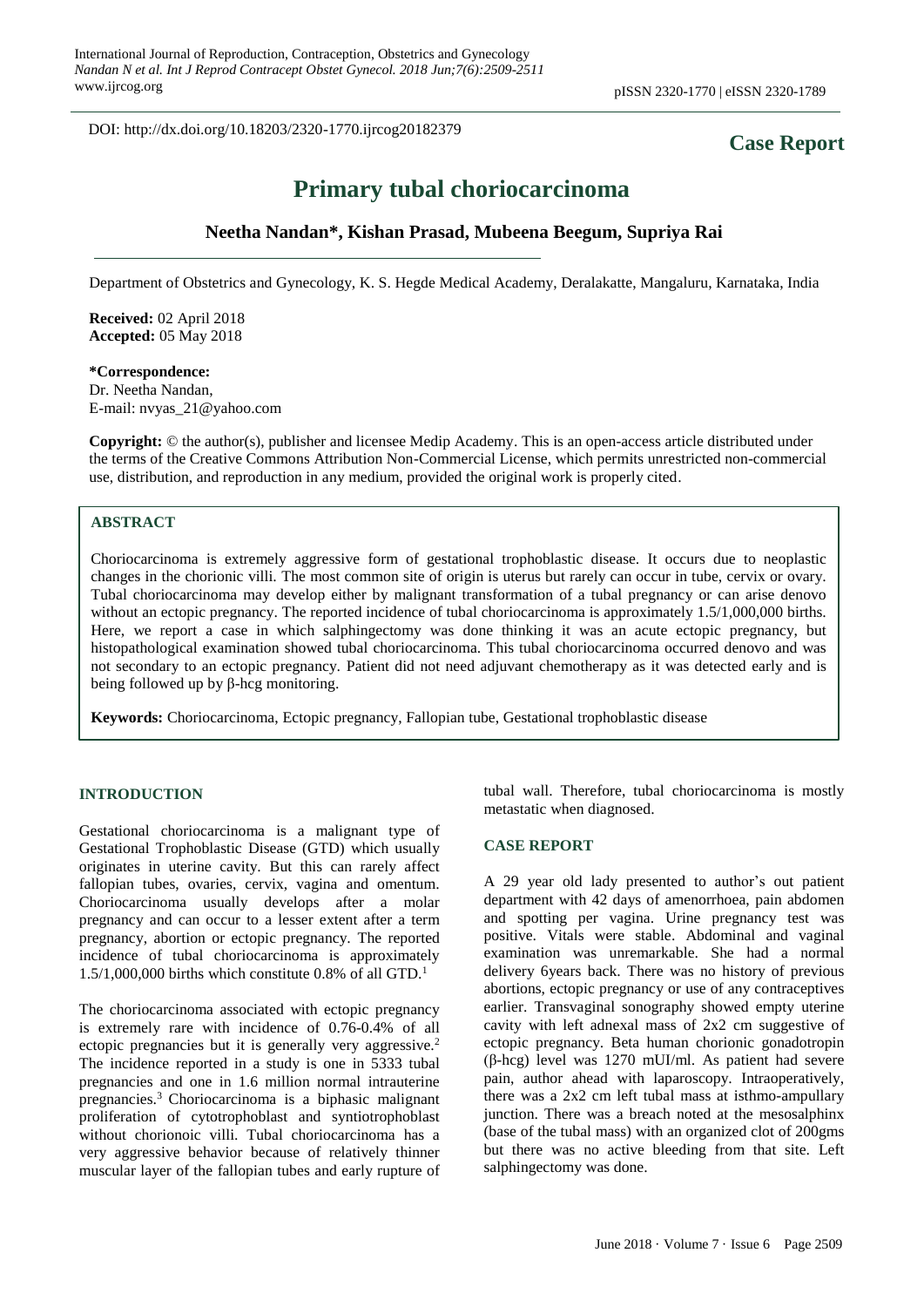Histo-Pathological Examination (HPE) showed proliferation of syntiotrophoblast and cytotrophoblast cells with nuclear atypia with areas of hemorraghe in the fallopian tube (Figure 1 and 2).



**Figure 1: Normal fallopian tube (yellow arrow) with areas of haemorrhage (blue arrows).**

Postoperative period was uneventful. Follow up β-hcg (weekly) reduced to 38, 4, 0.5, 0.2 mUI/ml respectively. Follow up chest x-ray and Ultrasound abdomen-pelvis was normal. To rule out metastatic disease, CT chest was done and was normal. Ideally MRI brain and pelvis should have been considered to complete work up for metastatic disease. Since the β-hcg level was low and had a rapid fall after the surgery, it was assumed that there was no metastatic disease. Presently, patient has been adviced contraception and is being followed up for 12 months with monthly β-hcg levels which have been normal.



**Figure 2: Tumor cells with nuclear atypia.**

#### **DISCUSSION**

Though the incidence of tubal choriocarcinoma is rare, it has a very aggressive course. Tubal choriocarcinoma is mostly metastatic when diagnosed. Choriocarcinoma has greater tendency to invade the vessels and hence can metastasize lungs, brain and liver.<sup>4</sup> Reportedly, 75% cases have metastasis during initial diagnosis unlike our case where it has been detected early. Because of it's highly metastatic potential, chemotherapy becomes essential as a part of the treatment. The diagnosis of tubal choriocarcinoma is challenging as the clinical symptoms are non-specific and can mimic hemorraghic ovarian cyst, tubo-ovarian mass, ovarian tumor and ectopic pregnancy.<sup>5</sup> The delay in diagnosis increases the morbidity. In this case, it seems like choriocarcinoma has occurred de novo in the tube without a prior tubal pregnancy. That's the reason for β-hcg being so low here unlike previously reported cases where the levels are very high as choriocarcinoma occurred secondary to tubal pregnancy. This is the also the reason why patient did not need treatment with chemotherapy as the tumor was completely excised at the earliest. To the best author's knowledge, this a one of the rare case of a denovo primary tubal choriocarcinoma managed by surgical excision and which did not require chemotherapy. Tubal choriocarcinoma may develop either by malignant transformation of a tubal pregnancy or can arise denovo without an ectopic pregnancy. The clinical findings usually mimic an ectopic pregnancy that is amenorrhoea, increased levels of β-hcg, vaginal bleeding and pelvic pain. There are no specific imaging findings to diagnose extrauterine choriocarcinoma.

Diagnostic errors occur due to it's rarity, it's presentation mimics tubal pregnancy and lack of discriminating immunohistochemistry.<sup>6</sup> Histopathological examination is gold standard for diagnosing choriocarcinoma. The typical histology shows columns of synctiotrophoblast and cytotrophoblast cells with nuclear atypia without any evidence of villous structure invading vessels and muscular tissue with extensive necrosis and hemorraghe. Hence, HPE verification of all ectopic pregnancy has to be made mandatory to exclude other tubal pathology.<sup>7</sup> Before the advent of modern chemotherapy, gestational choriocarcinoma carried a mortality rate of 90%. Most patients died due to distant metastasis. Tubal choriocarcinoma is highly chemosensitive and has good prognosis if detected early.<sup>8</sup> Management includes complete surgical resection combined with subsequent adjuvant chemotherapy and β-hcg monitoring.<sup>9</sup> β-hcg is a sensitive tumor marker for choriocarcinoma. Women treated for tubal choriocarcinoma should be closely monitored with β-hcg for atleast 2 years after completion of treatment and should receive contraception during this period. There are reports demonstrating the usefulness of combination of P57KIP2 immunostaining and DNA polymorphism analysis determining the origin of tubal choriocarcinoma (gestational and non-gestational).<sup>10</sup>